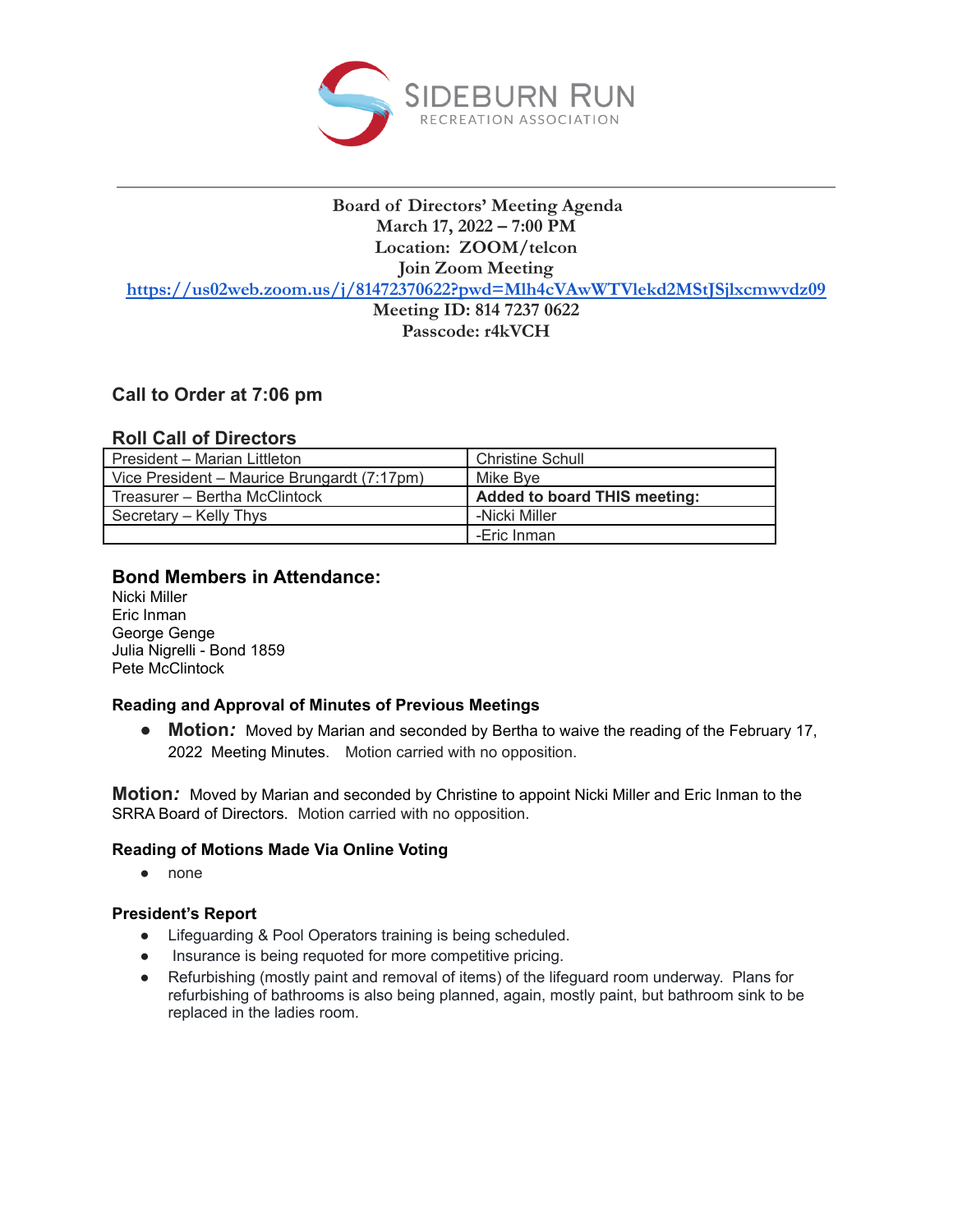

- We are seeking to establish firm protocols and procedures for pool operators, managers and lifeguards. We want to have a good communication path for staff to follow.
- We have two new board members to consider, Eric Inman and Nicki Miller. We have a potential third member that has expressed interest in joining the board. If all 3 are successfully appointed, the board will have all 9 member positions filled.
- We acquired a free, working air hockey table and will accompany the ping-pong table. We are looking for gently used plastic TYCO type slides and playground equipment in addition to a water table for the baby pool area. We are also looking at transitioning the basketball hoop to a different type hoop. We hope this will better engage our families with younger children and our older teens and occupy their time at the pool.
- We are reviewing our current pool rules and procedures. We want to balance the needs and desires of our various demographics and groups within our entire community. The reality is that we need more members to be engaged with the pool. Maurice is looking at more community engagement so that we have more to offer members from his Social Chair position.
- Would like pool rules established and rules to be posted to the website for all to access.

### **Vice President's Report-**

- Maurice communicated with and confirmed use of the SRRA parking by a food truck, 'From Tuscany with Love', for this Spring, prior to pool opening.
	- Dates: 4/14/22 (5-7pm) is the first proposed date for From Tuscany With Love
- Flow Wall- need more details; consider ordering directly from the company, samples received and the products seems water resistant and durable enough for the pool environment.
- Pull-Up and Tricep Dip exercise station to be considered for installation near the rear grass area, possibly to left or right of large pavilion

### **Secretary's Report**

● Nothing to report.

### **Treasurer's Report**

- Within the 3/3/22 email from Tom Ryan, he communicated that StreamTech Solutions will no longer be able to service SRRA. StreamTech communicated that they will provide a transition period of up to 30 days, to allow for time to tie up loose ends and answer questions.
- Eric Inman, newly appointed board member, is willing to support the Treasurer role and is open to learning more about QuickBooks (via ACEs, or other free sources)
- Consider sending out RFP/call for bids (only 1 name so far, need at least 2 others) for new bookkeeper
- Re-invigorate the Finance Committee- considerations for members include Rob Proulx, Tim. Hickey, Pete McClintock, Julian Nigrelli, Eric Inman

### **Review of Bills and Communications**

● none

### **Standing Committee Reports**

Communications (Open)

● Need to post events to the online calendar

Membership (Christine, Committee Chairperson)

- Consideration of new basketball hoop: brief discussion. [https://dunnriteproducts.com/deck-shoot-clear/?gclid=CjwKCAiAprGRBhBgEiwANJEY7O](https://dunnriteproducts.com/deck-shoot-clear/?gclid=CjwKCAiAprGRBhBgEiwANJEY7OWF4FniWCo9b_idmhJ4AkzfiNRIUdPrpC5aEo4LhEIxkhI5iGkaBBoCHF0QAvD_BwE-) [WF4FniWCo9b\\_idmhJ4AkzfiNRIUdPrpC5aEo4LhEIxkhI5iGkaBBoCHF0QAvD\\_BwE-](https://dunnriteproducts.com/deck-shoot-clear/?gclid=CjwKCAiAprGRBhBgEiwANJEY7OWF4FniWCo9b_idmhJ4AkzfiNRIUdPrpC5aEo4LhEIxkhI5iGkaBBoCHF0QAvD_BwE-) \*Tabled for next board meeting until NV can provide bids/cost for potential installation
- Nicki has supported Christine with Membership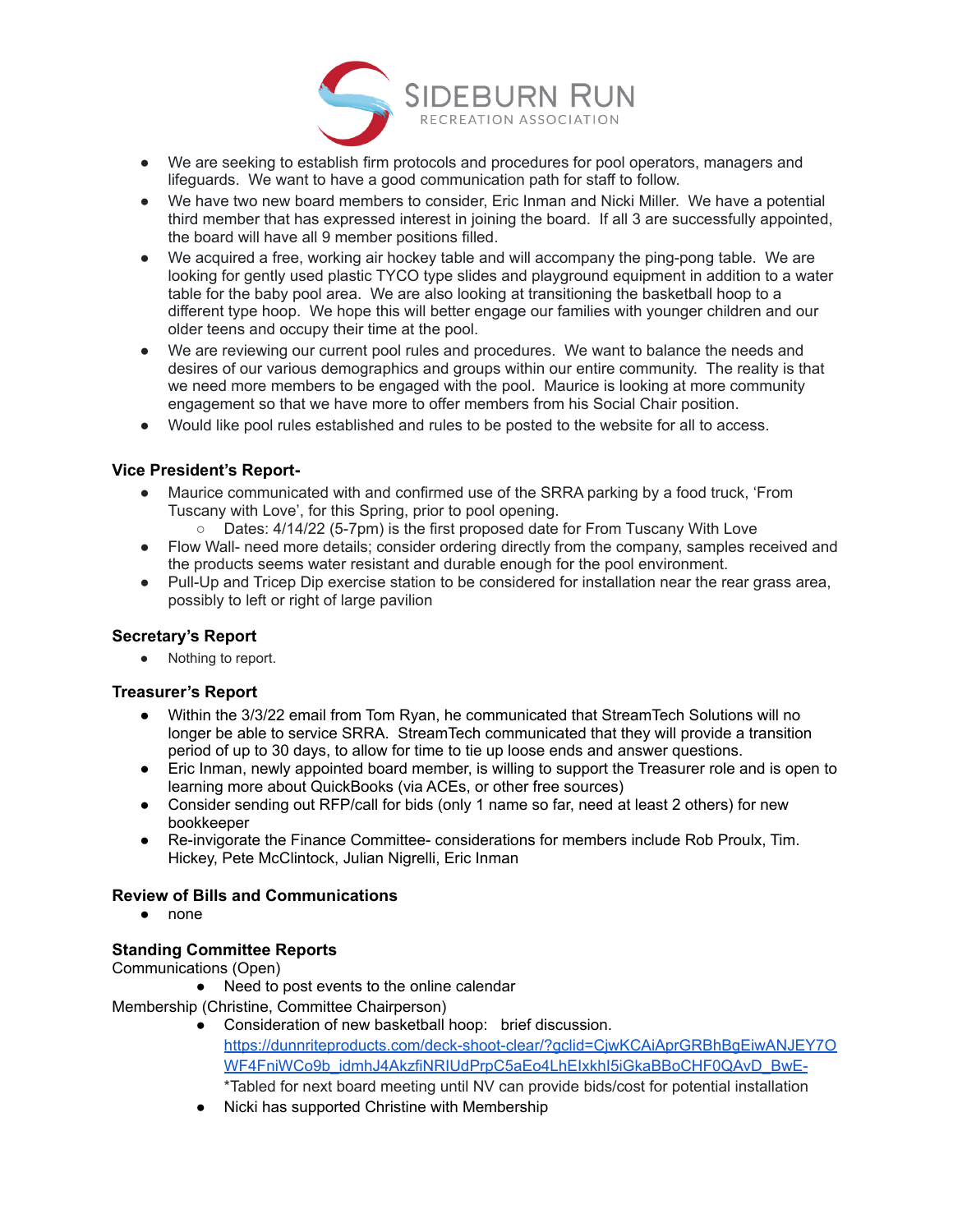

- A document is now posted on the SRRA home page (website) that outlines the 2022 dues.
- **Motion***:* Moved by Marian and seconded by Nicki to approve redemption and reissue of bond #1282. Motion carried with no opposition.

Nominations (Kelly, Committee Chairperson)

● As of this evening, we have 8 board members.

Operations & Maintenance (Bertha, Committee Chairperson)

- Discussion of length of break time (10 minutes v. 15 minutes) **Motion***:* Moved by Marian and seconded by Maurice to maintain the 10 minute break each hour. Christine abstained from voting, but all other board members voted in support. Motion carried.
- Guest Fees: Reviewed current guest feels. Board members felt that Bond members should have lower guest fees than Summer members. **Motion***:* Moved by Marian and seconded by Kelly to maintain the guest fees at last year's rates. Motion carried with no opposition.
- Pavilion Fees: Reviewed current pavilion rental fees. **Motion***:* Moved by Marian seconded by Eric to maintain the pavilion rental fees for Summer members, and reducing the pavilion rental fees for Bond members (need amounts here). Motion failed, with 5 in opposition. **Motion***:* Moved by Marian seconded by Christine to maintain the pavilion rental fees for Bond members. Motion carried with no opposition.
- Employee Expectations/Job Description
- Discussion regarding potential reimbursement of the lifeguards for the amount of their lifeguard training that stay with SRRA through the end of August or until their agreed upon departure date (this date set at the beginning of employment).
- We need a form that releases a background check
- Open House hours on June  $5<sup>th</sup>$ , all day, during all hours of operation. Please promote through NextDoor, through BuyNothing groups online, use our Sideburn post card to gather names and addresses of non-members/guests attending.
- Volunteer Appreciation Party Start time? Swimming will be allowed. A good opportunity for young guards to get guard experience with light crowds. Food? How do we promote? (all e-mails announcing work days. Newsletter) Firm up incentives to be given for volunteering besides invitation to volunteer party.
- Work days  $-$  March 26<sup>th</sup> starts at 9:30. Additional dates:  $4/24$  (12-4pm), 5/7 (9:30-Noon) & 5/21 (11am-3pm). Need to communicate to members that these will allow them an invitation to the Volunteer Party on May 27th.
- Lawn work: discussion of bids received. **Motion***:* Moved by Marian and seconded by Christine to use the company, Neighborhood General, for the pool's routine lawn care.. Motion carried with no opposition.
- Trash Bids. Based on the bids collected for trash removal, Republic is the best option. **Motion***:* Moved by Marian and seconded by Nicki, to use Republic to service SRRA pool, and with that, no recycling will be done. Motion carries with no opposition.
- BSA Troop 1966 Mulch Sale– **Motion***:* Moved by Marian and seconded by Bertha to allow BSA Troop 1966 to utilize the SRRA parking lot between April 14-17th, in exchange for in-kind labor, and reduced price mulch (\$1 discount/bag). Motion carries with no opposition.
- Phone/Verizon: Marian to call Verizon. To get the phone turned on by 5/1/22.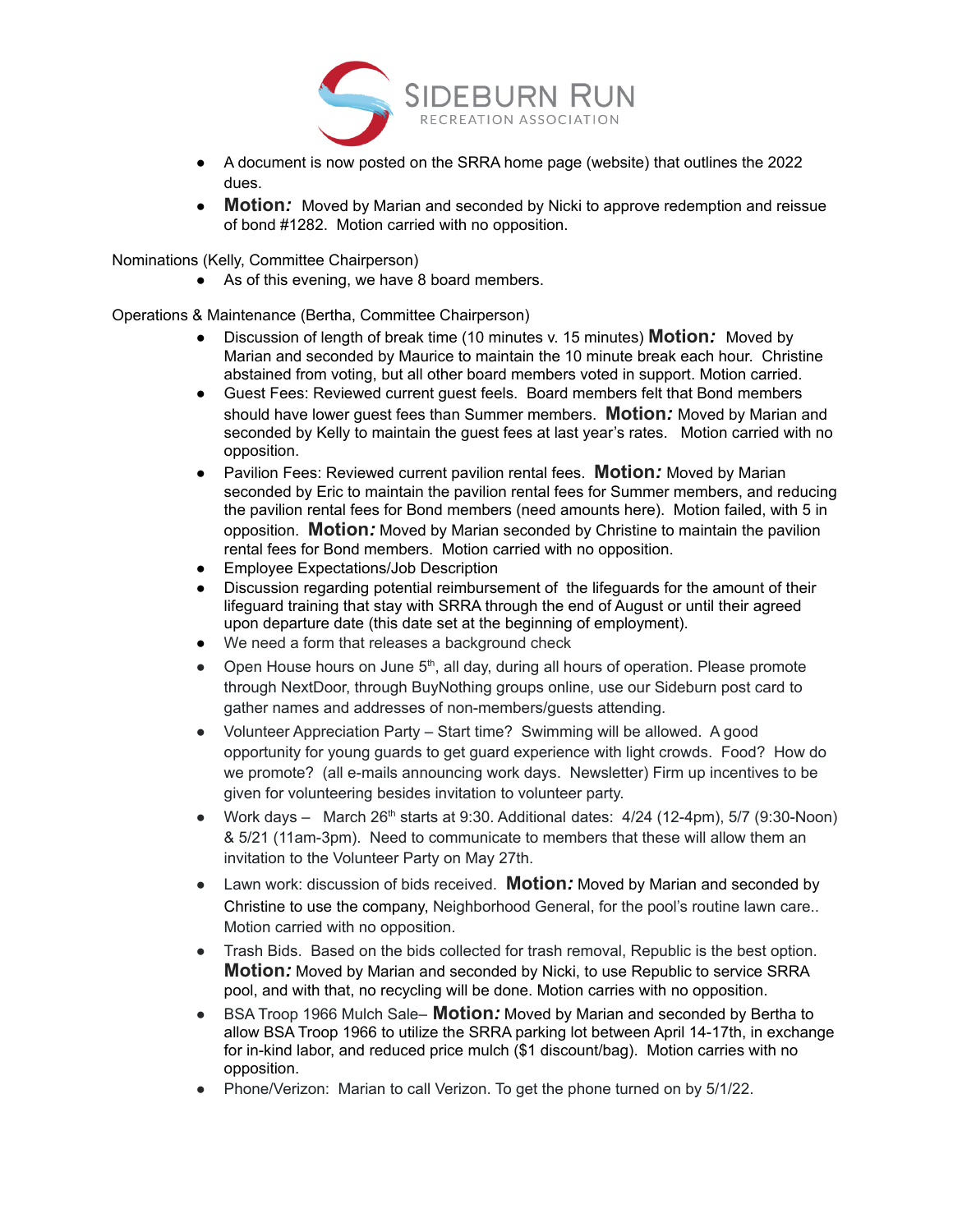

- There was discussion about the worksheet Bertha provided regarding pool improvements underway and scheduled if funds available. A sample of the corian to be used for new bathroom sinks is available for viewing in the guard shack. Color to be determined.
- Consider sponsorship for Gordon Tree Service if he is willing to remove trees at a reduced rate
- Consider removing the white gates at the entrance to the parking lot- consider a chain (reflective chain?) with a sign to hang across the front entrance as an alternative to the white swinging bars. Bertha will look into purchasing a chain and sign.

### Social (Maurice, Committee Chairperson)

- Food Truck dates-
- Food Truck Weekend-
- Swim and Dive Team (Christine, Committee Chairperson)
	- **Motion:** Moved by Marian and seconded by Christine to pay for the Dolphin vacuum from the Swim/Dive team surplus funds from last year. Motion carried with no opposition.
	- **Motion***:* Moved by Nicki and seconded by Marian to increase the Summer salaries of the dive coach to \$5600 and the swim coach to \$14,000 with the difference to be supported by sponsorships and fundraising. Motion carries with no opposition.
	- Dive Clinic- June 15, 2022- 7am-Noon; affects diving well, but not the pool operations.
	- Swim team seeding meetings will happen this Sunday, 3/20/22, which will determine which division the swim team will be competing.
	- Request for Pavilion for July 23 for end of year Swim banquet
	- Request for Pavilion for July 24 for end of year Dive banquet
	- Request for Pavilion for June 15 (for NVSL meeting)
	- Dive is Division 3.
	- Allowing credit cards for swim team rep and dive team rep?- tabled and to be discussed at next month's meeting.
	- Considering the increase in member dues for the pool and how that could impact some families,the swim & dive teams would like to keep our fees low to be sensitive to any potential financial burden. This increase will be covered, if not by dues/fundraising/ sponsors, by the remaining reserve in the SRSD account (approved years ago to carry for these situations).
	- The Swim & Dive Team are seeking sponsorships.
	- SafeSport Training required by coaches and team reps; explained;

## **Special Committee Reports**

- **● By-laws**
	- ByLaw meeting for Members on 3/26/22- need to prepare for the meeting in April add to next work session.

### **Relevant Communications via email:**

Bond WWW\* – Expressed concern regarding increase in dues. Member communicated that this was something that was deemed to be significant to board and thus brought to the members, that this was brought forward and voted upon by members, not just the board, at the Annual member meeting. We also communicated that we are still competitively priced in regards to other pools. This concerned member did not attend the Annual meeting.

Bond XXX\* – Expressed concern regarding how the board signs and closes their communication to members with "Respectfully." Member was acknowledged, provided a link to an article that details how professional communication closes with "Respectfully", and was thanked for their interest in the pool.